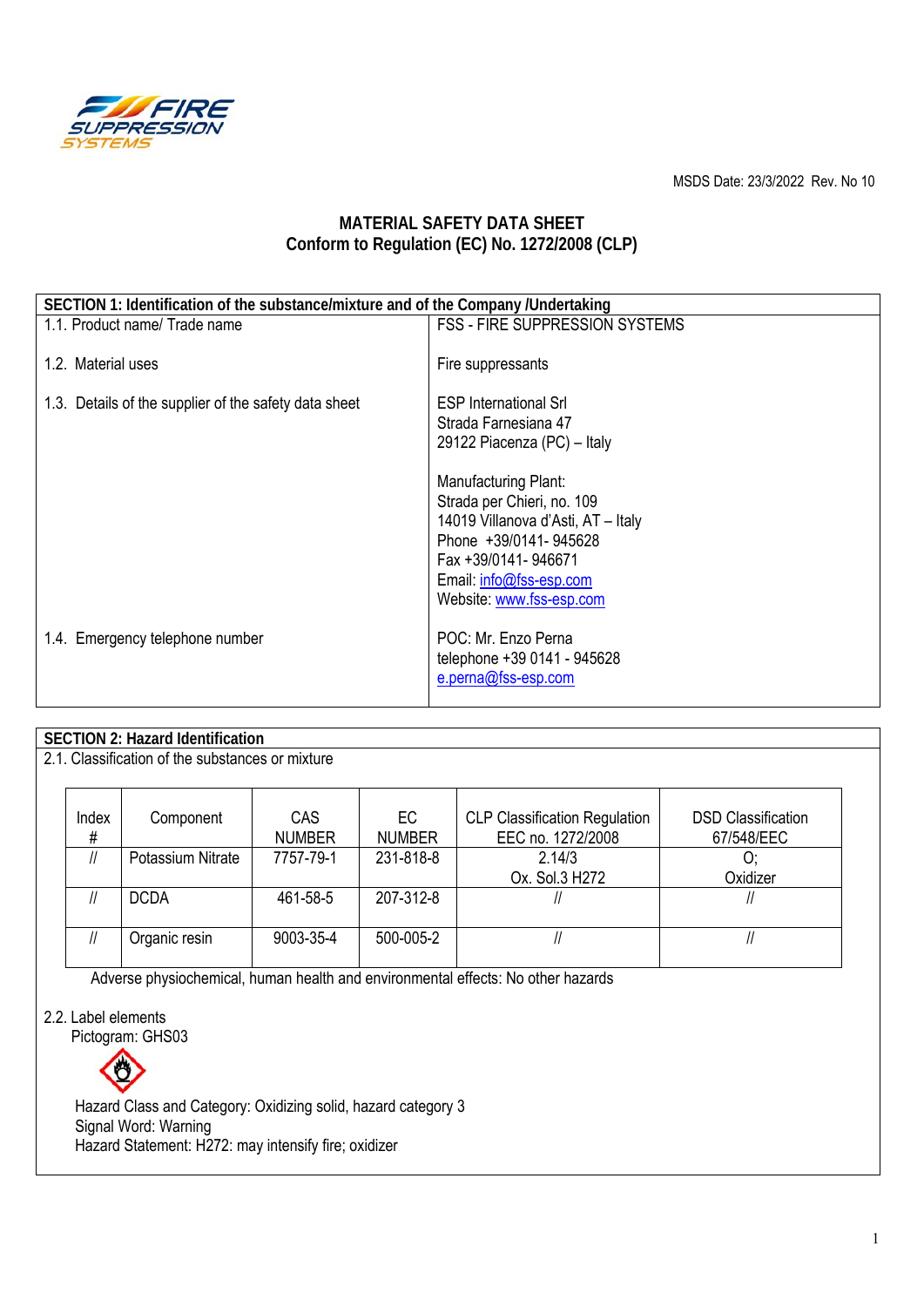

| ויוטרט בעניי. בשטובעבב ו זיין. וזיט וי                                                                          |
|-----------------------------------------------------------------------------------------------------------------|
| <b>General Statements:</b>                                                                                      |
| P102 Keep out of the reach of children                                                                          |
| P103 Read label instructions before use                                                                         |
|                                                                                                                 |
| Precautionary Statement Prevention:                                                                             |
| P210 Keep away from heat/sparks/open flames/hot surfaces. - Do not smoke.                                       |
| P221 Take any precaution and keep away from combustible material                                                |
| P243 Avoid electrostatic loads                                                                                  |
| P250 Avoid crash and strike                                                                                     |
| P273 Do not waste the product and/or the casing                                                                 |
|                                                                                                                 |
| Precautionary Statement Response: Fluid Aerosol                                                                 |
| P302+P350+P313 In case of skin contact: may cause redness or irritation. Rinse cautiously with running water.   |
| If skin irritation occurs get medical advice/attention.                                                         |
| P304+P340+P313 In case of inhalation: remove to fresh air and keep at rest in a position comfortable for        |
| breathing. Get medical attention for any breathing difficulty.                                                  |
| P305+P351+P313 In case of eye contact: may cause redness or irritation. Rinse cautiously with running water for |
| several minutes. If eye irritation persists, get medical advice/attention.                                      |
| P314 Seek medical attention for further treatment, observation, and support if necessary.                       |
| P370+P380 In the event of a fire, evacuate the area and inform emergency services.                              |
| Ignition of FSS Fire Suppression Systems produces a fire suppression aerosol.                                   |
| P370+P378 Water may be used as an additional suppression agent, as well as powder extinguisher and/or           |
| CO2 extinguisher.                                                                                               |
|                                                                                                                 |
| Precautionary Statement Disposal:                                                                               |
| P501 Disposal should be in accordance with applicable national, state and local environmental control           |
| regulations.                                                                                                    |
|                                                                                                                 |
| 2.3. Other Hazards                                                                                              |

No other hazards

| <b>SECTION 3: Composition, Information on Ingredients</b> |           |                                                               |                                                                               |                                            |                                                                               |                                                                                                                                                                  |
|-----------------------------------------------------------|-----------|---------------------------------------------------------------|-------------------------------------------------------------------------------|--------------------------------------------|-------------------------------------------------------------------------------|------------------------------------------------------------------------------------------------------------------------------------------------------------------|
| 3.1.<br><b>Identification</b>                             | CAS#      | EC#                                                           | <b>CLP</b><br><b>Classification</b><br><b>Regulation EEC</b><br>no. 1272/2008 | <b>DSD</b><br>Classification<br>67/548/EEC | %                                                                             | <b>Comments</b>                                                                                                                                                  |
| Potassium Nitrate                                         | 7757-79-1 | 231-818-8                                                     | GHS03<br>Wng<br>2.14/3<br>Ox. Sol.3<br>H <sub>272</sub><br><b>EUH 210</b>     | O:<br>Oxidizer                             | $\geq 43$                                                                     | Components are<br>blended<br>and<br>pressed into a<br>highly<br>stable,<br>molded form. Molded composition<br>is contained within an aluminum-<br>steel housing. |
| <b>DCDA</b>                                               | 461-58-5  | 207-312-8                                                     |                                                                               | $\mathcal{U}$                              | $\geq$ 32                                                                     | No environmental exposure                                                                                                                                        |
| Organic resin                                             | 9003-35-4 | 500-005-2                                                     | $^{\prime\prime}$                                                             | $\prime$                                   | $\geq 25$                                                                     |                                                                                                                                                                  |
| <b>Extinguishing Charge:</b>                              |           | casing.<br>Polymerized mixture of Organic and Inorganic Salts |                                                                               |                                            | Composition of the extinguishing charge is contained within a sealed aluminum |                                                                                                                                                                  |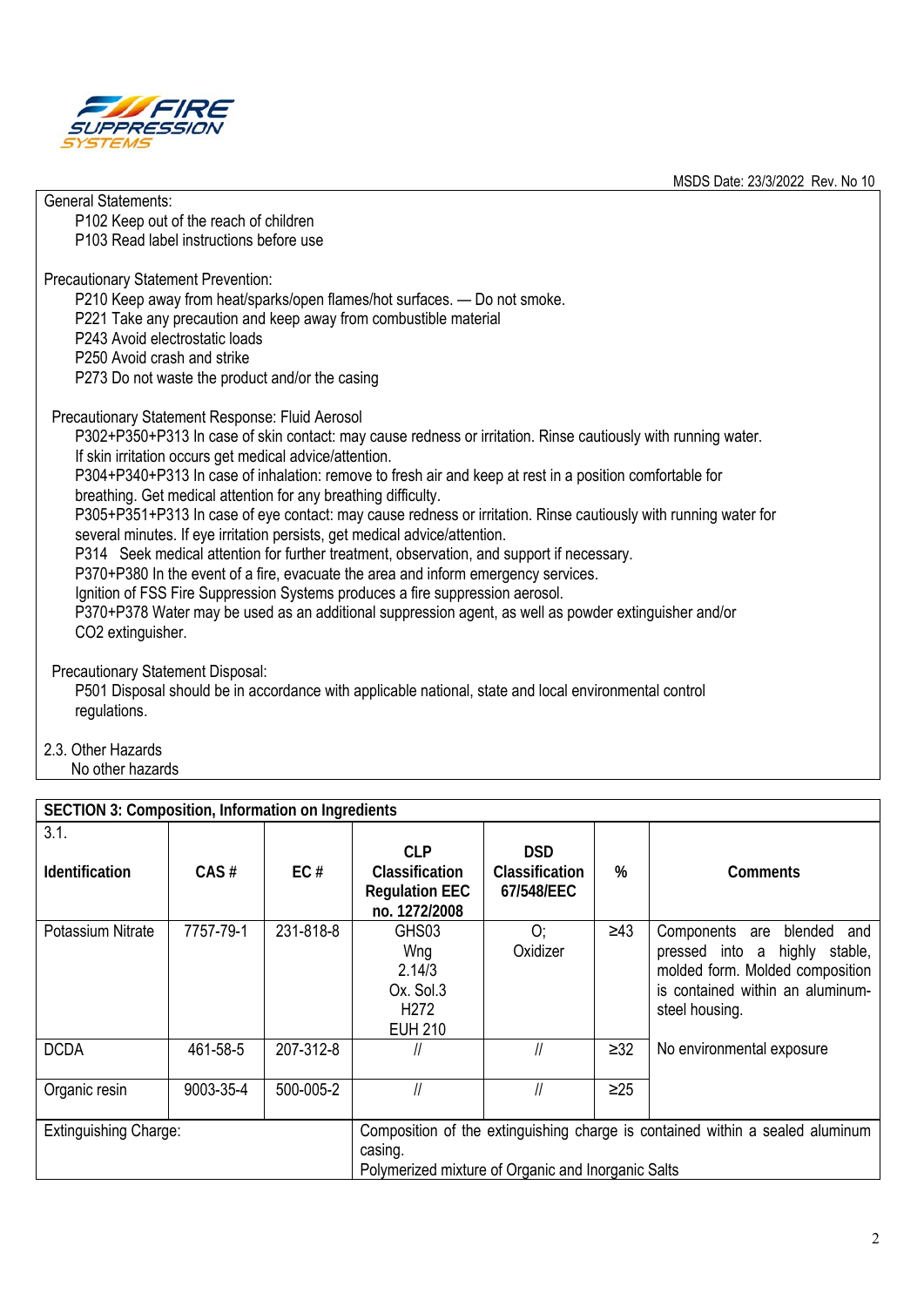

|                                                | MSDS Date: 23/3/2022 Rev. No 10                                               |
|------------------------------------------------|-------------------------------------------------------------------------------|
| Discharge time:                                | From 50sec to 100sec $(\pm 10\%$ tolerance)                                   |
| Fluid Aerosol:                                 | Particulates of Potassium Salts, Nitrogen and Water Vapor                     |
| <b>PBT</b>                                     | N/A                                                                           |
| vPvB                                           | N/A                                                                           |
|                                                |                                                                               |
| 3.2. Other denomination:                       | Portable Condensed aerosol fire extinguisher                                  |
| <b>SECTION 4: First Aid Measures</b>           |                                                                               |
| 4.1. Description of first aid measures         |                                                                               |
| Body                                           | Extinguishing charge: None.                                                   |
|                                                | Contact is impossible when the flame inhibitor is assembled.                  |
|                                                | Do not touch the tube of the dispenser during/after use. Medical attention is |
|                                                | unnecessary.                                                                  |
|                                                |                                                                               |
| Skin Contact / Eye Contact                     | Fluid Aerosol: after contact, wash/flush immediately with running water.      |
|                                                | Medical attention is necessary in case of direct contact burns                |
|                                                |                                                                               |
| 4.2. Most important symptoms and effects, both | No information available.                                                     |
| acute and delayed                              |                                                                               |
|                                                |                                                                               |
| 4.3. Indication of any immediate medical       | Seek medical attention for further treatment, observation and support, if     |
| attention and special treatment needed         | necessary.                                                                    |

| <b>SECTION 5: FIRE-FIGHTING MEASURES</b>                 |                                                                                       |
|----------------------------------------------------------|---------------------------------------------------------------------------------------|
| 5.1. Extinguishing media                                 |                                                                                       |
| Suitable extinguishing media:                            |                                                                                       |
| Water.                                                   |                                                                                       |
| Carbon dioxide (CO2)                                     |                                                                                       |
| CO2 or Dry chemical fire extinguishers.                  |                                                                                       |
|                                                          |                                                                                       |
| 5.2.                                                     |                                                                                       |
| Special hazards arising from the substance or<br>mixture | Do not inhale combustion gases.                                                       |
| Flammability of the product                              | Beginning of self-ignition phenomena over 300°C.                                      |
|                                                          | Medical attention is unnecessary.                                                     |
|                                                          | In the event of a fire, evacuate the area and inform emergency services. Ignition of  |
|                                                          | FSS - Fire Suppression Systems produces a fire suppression aerosol.                   |
| 5.3 Advice for fire-fighters                             | No specific measures are required as the product itself is a fire fighting agent. Use |
|                                                          | breathing apparatus if required                                                       |

### **SECTION 6: Accidental Release Measures**

6.1. Personal precautions, protective equipment, and emergency procedures

6.2. Environmental precautions

No particular action: the emission of the extinguishing charge when the fire suppressant is assembled is impossible, as it is inert material.

See protective measures under point 7 and 8.

6.3. Methods and material for containment and cleaning up

If the devices come out from packaging, they can be safely recovered by hand and should be inspected for damage prior to repacking. Suspect or damaged articles should be labelled and consigned for correct disposal.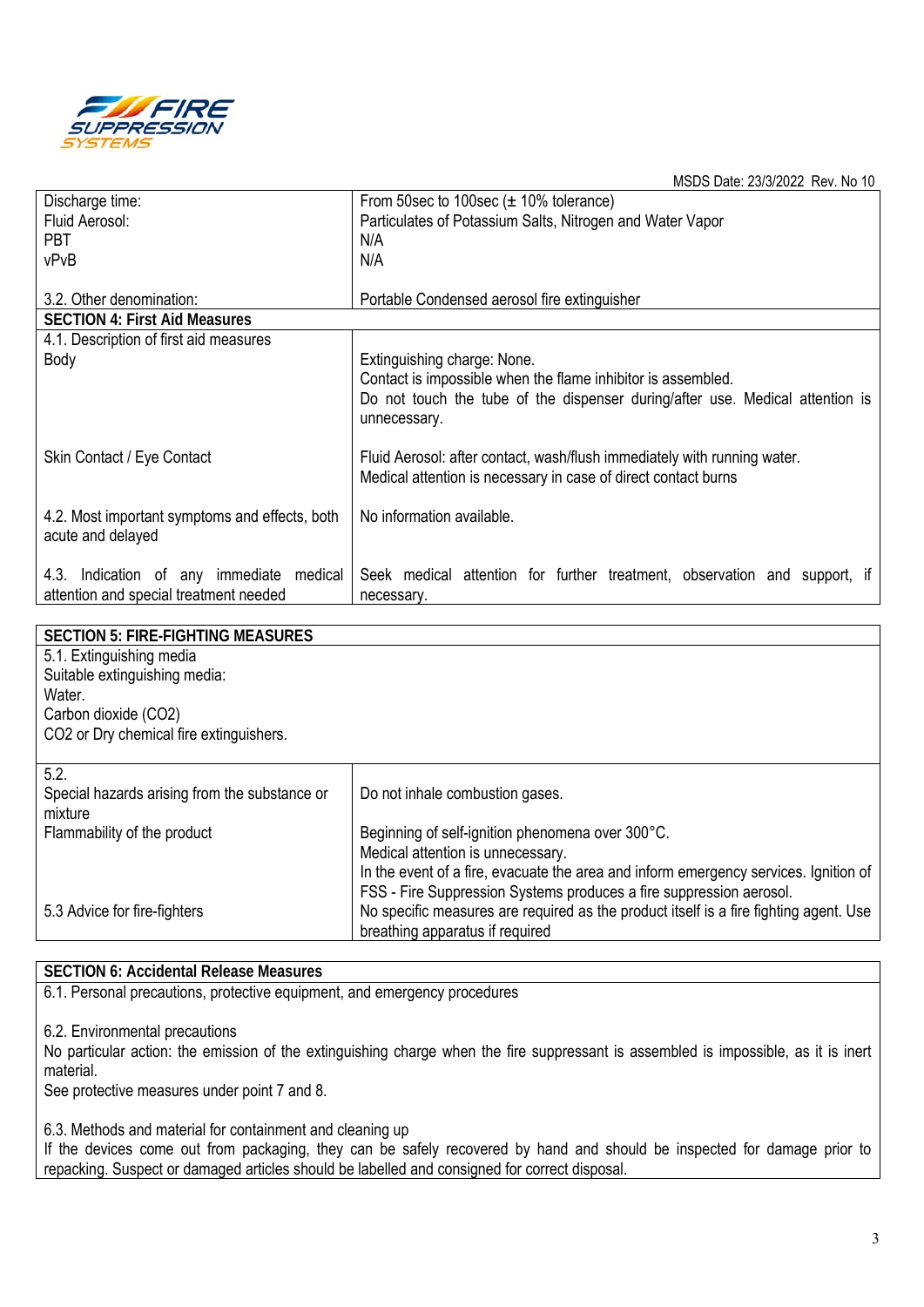

### 6.4. Reference to other sections See also section 8 and 13

#### **SECTION 7: Handling and Storage**

7.1. Precautions for safe handling

Normal attention in handling.

In case of unintentional activation of the fire suppressant, wait for the complete aerosol discharge and ventilate the area. Avoid the direct contact of the product with open flames.

7.2. Conditions for safe storage, including any incompatibilities

Store in accordance with local regulations. Store in an environment not exposed to sunlight/rain. Keep dry.

Prevent product temperatures above 80 °C and below -50 °C.

Avoid shock, electric currents, static discharge, excessive heat, and extended periods of storage at temperature greater than 80°. Medical attention is unnecessary.

7.3 Specific end use(s) None in particular

| <b>SECTION 8: Exposure Controls, Personal Protection</b> |                                                                                                                                                           |
|----------------------------------------------------------|-----------------------------------------------------------------------------------------------------------------------------------------------------------|
| 8.1 Control parameters                                   | Potassium nitrate - Index: N/A, CAS: 7757-79-1, EC No: 231-818-8                                                                                          |
|                                                          | DCDA - Index: N/A, CAS: 461-58-5, EC No: 207-312-8                                                                                                        |
|                                                          | Organic Resin - Index: N/A, CAS: 9003-35-4, EC No: 500-005-2                                                                                              |
|                                                          | TLV TWA: N.A.                                                                                                                                             |
| 8.2 Exposure controls                                    |                                                                                                                                                           |
| Respiratory protection                                   | Ventilate area completely after discharge. Do not enter the area prior to<br>complete venting of enclosures. Use filter mask as necessary during clean-up |
| Hand protection                                          | Wear gloves if necessary                                                                                                                                  |
| Eye protection                                           | Safety glasses are advisable if necessary                                                                                                                 |
| Skin protection                                          | N/A                                                                                                                                                       |
| Personal protection:                                     | No individual protection.                                                                                                                                 |
|                                                          | Stick to the instructions legible on the product and inside each packaging box.                                                                           |
| Occupational exposure limits:                            | No specific occupational exposure limit.                                                                                                                  |
| Environmental exposure controls:                         | No information available.                                                                                                                                 |

| <b>SECTION 9: Physical and Chemical Properties</b>         |                                                                  |
|------------------------------------------------------------|------------------------------------------------------------------|
| 9.1. Information on basic physical and chemical properties |                                                                  |
| Appearance and odor of aerosol:                            | Beige to white in color.                                         |
|                                                            | Odorless.                                                        |
| Auto-ignition temperature:                                 | about 350°C                                                      |
| Solubility in water:                                       | Slightly soluble                                                 |
| Appearance of device:                                      | steel cylinder High up to 330 mm in length and of mm 33 diameter |
| Extinguishing charge physical state:                       | from 20°C solid to 0°C solid (from 62°F solid to 32°F)           |
| <b>Usability Temperature:</b>                              | $-140^{\circ}$ F to $+320^{\circ}$ F                             |
| Granulometry:                                              | From 2 to 4 microns                                              |
| Steam:                                                     | None                                                             |
| Conductivity:                                              | Nonconductor                                                     |
| Fluid Aerosol physical state:                              | Gaseous                                                          |
| Exit temperature:                                          | high, safety distance from supply source 1mt                     |
| 9.2. Other information                                     |                                                                  |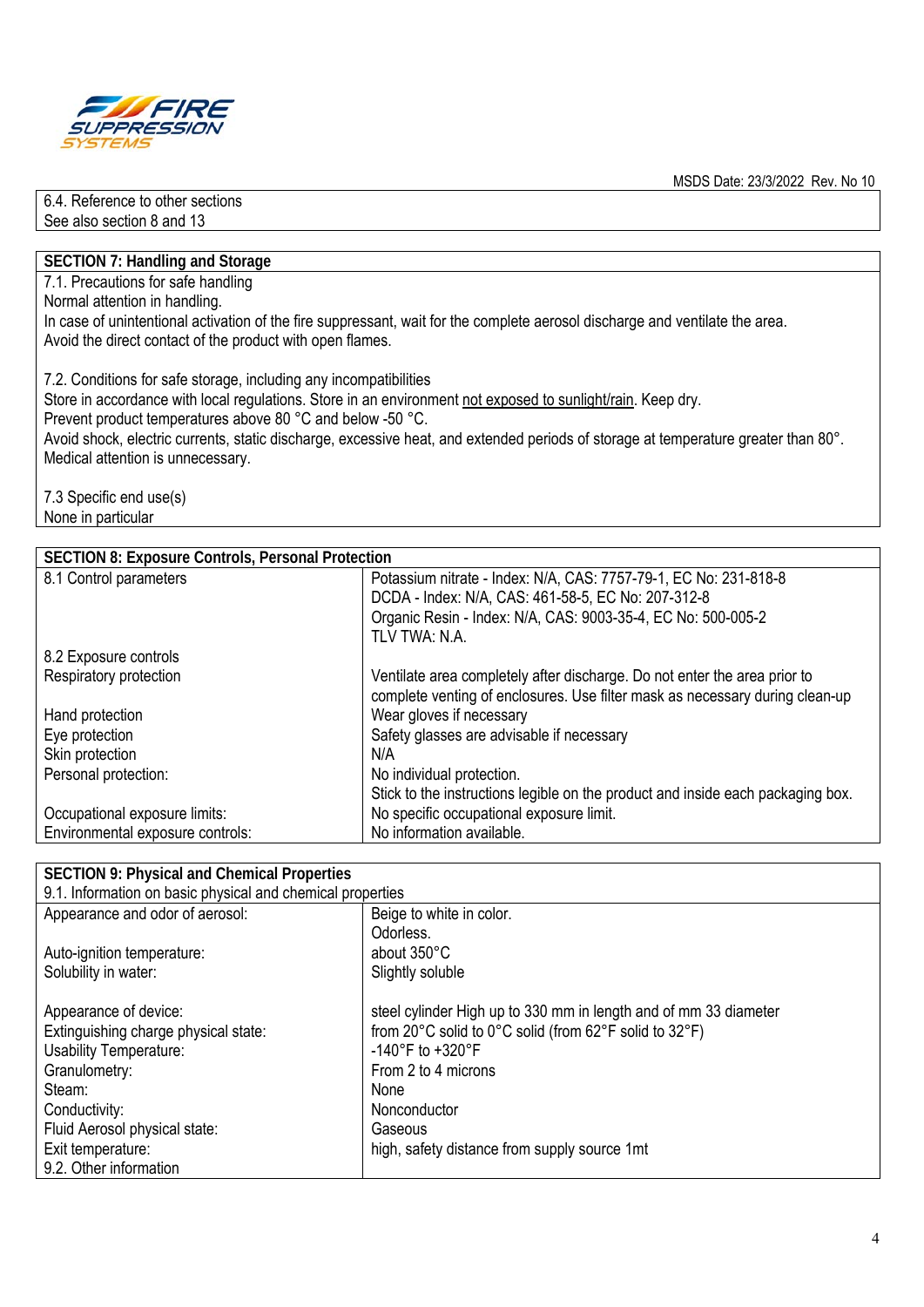

|                           | MSDS Date: 23/3/2022 Rev. No 10 |
|---------------------------|---------------------------------|
| Conductivity              | Nonconductor up to 100.000 Volt |
| Electrostatic Discharge   | None                            |
| <b>Usability Humidity</b> | up to 98 $%$ U.R                |
| Corrosiveness             | None                            |
| <b>Thermal Shock</b>      | None                            |
| Residue after use         | Negligible                      |

### **SECTION 10: Stability and Reactivity**

10.1 Reactivity.

No specific test data related to reactivity available for this product or its ingredients.

10.2 Chemical stability.

The product is stable under normal storage and temperature conditions.

10.3 Possibility of hazardous reactions.

None identified. During use no dangerous decomposition products are produced.

10.4 Conditions to avoid.

No specific data

10.5 Incompatible materials

10.6 Hazardous decomposition products:

None

Note: These devices are extremely stable below 125°C. They should be protected from fire, sources of electrical power, shock, and high temperatures.

**SECTION 11: Toxicological Information** 

11.1. Information on toxicological effects

Toxic by-products of combustion are extremely low.

Main by-products are listed below with 15-minute TWA values for a concentration of 50gr/m3:

Gas 15-minute Time Weighted Average in parts per million

CO (carbon monoxide) 57 ppm

NOx (nitrogen dioxide) <5 ppm

Aerosol (particulates) 8,5 mg/m3

General : No known significant effects or critical hazards. Carcinogenicity : No known significant effects or critical hazards. Mutagenicity : No known significant effects or critical hazards. Teratogenicity : No known significant effects or critical hazards. Carcinogenicity : No known significant effects or critical hazards. Reproductive toxicity : No known significant effects or critical hazards. Developmental effects : No known significant effects or critical hazards. Fertility effects : No known significant effects or critical hazards. Symptoms related to the physical, chemical and toxicological characteristics Eye contact No specific data Skin contact No specific data. Ingestion No specific data Inhalation No specific data. Delayed and immediate effects and also chronic effects from short- and long-term exposure: N/A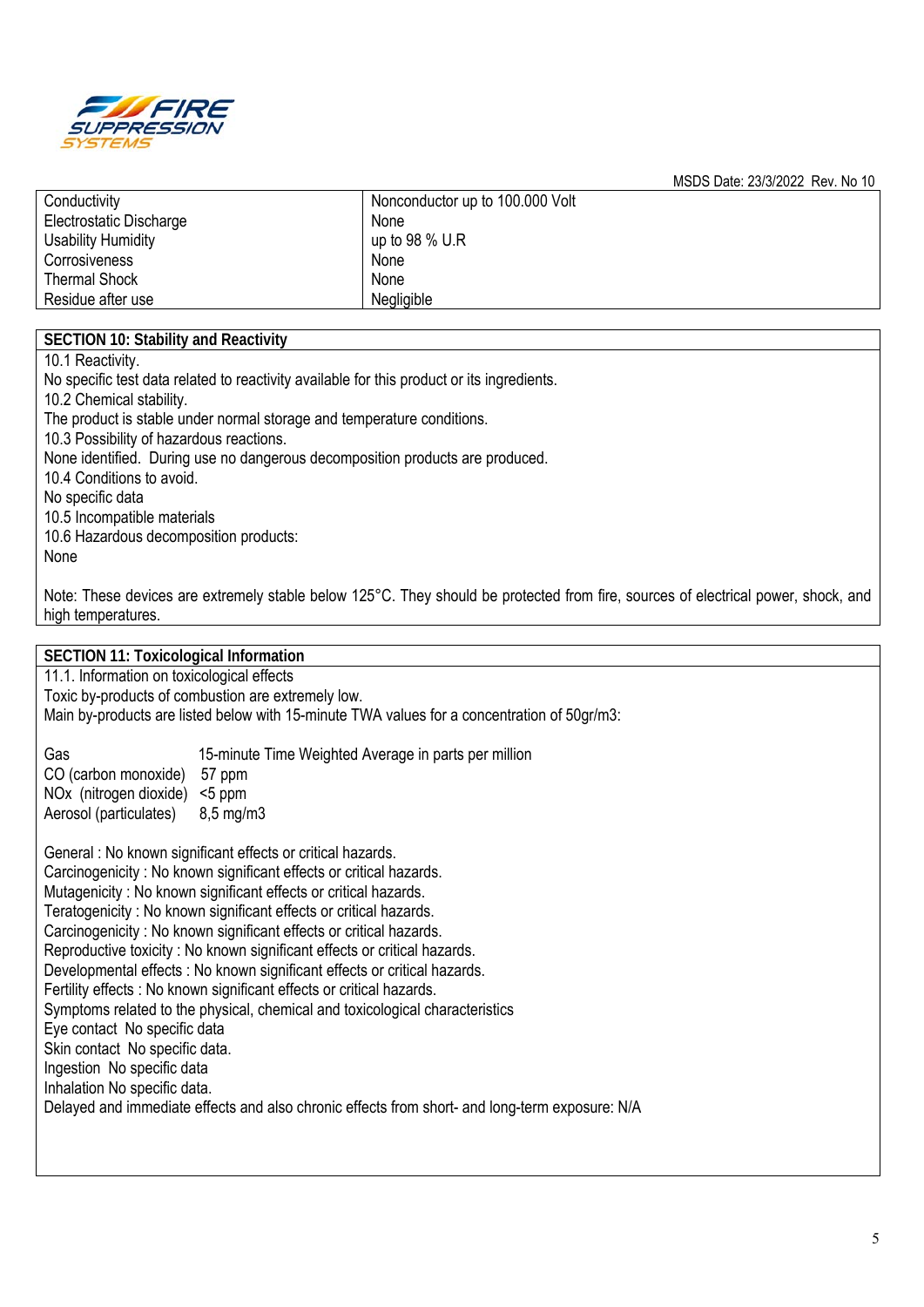

| <b>SECTION 12: Ecological Information</b>    |                                                                                |
|----------------------------------------------|--------------------------------------------------------------------------------|
| 12.1 Toxicity                                |                                                                                |
| These devices present no ecological hazards. |                                                                                |
|                                              | 12.1.1. The aerosol produced after ignition has the following characteristics: |
| ODP Ozone Depletion Potential = 0            |                                                                                |
| GWP Global Warming Potential = $0$           |                                                                                |
| ATL Atmospheric Lifetime = negligible        |                                                                                |
|                                              |                                                                                |
| 12.2. Persistence and degradability          | No information available.                                                      |
|                                              |                                                                                |
| 12.3. Bio accumulative potential             | No information available                                                       |
| 12.4. Mobility in soil                       | No information available                                                       |
|                                              |                                                                                |
| 12.5. Results of PBT and vPvB assessment     |                                                                                |
| No PBT information available.                |                                                                                |
| No vPvB information available                |                                                                                |
|                                              |                                                                                |
| 12.6. Other adverse effects                  | No information available.                                                      |

## **SECTION 13: Disposal Considerations**  13.1. Waste treatment methods

Disposal should be in accordance with applicable national, state and local environmental control regulations.

| <b>SECTION 14: Transport Information</b>                                          |                                                                                                                                                                                 |
|-----------------------------------------------------------------------------------|---------------------------------------------------------------------------------------------------------------------------------------------------------------------------------|
| 14.1. UN Code Number<br>ADR-RID-AND-IMDG-IATA                                     | <b>UN 3178</b>                                                                                                                                                                  |
| 14.2. Name of UN<br>ADR-RID-AND-IMDG-IATA                                         | Flammable solid, inorganic, n.o.s.                                                                                                                                              |
| 14.3. Hazard Class<br>ADR-RID-AND-IMDG-IATA                                       | Classification 4.1                                                                                                                                                              |
| 14.4 Packing Group<br>ADR-RID-AND-IMDG                                            | Ш                                                                                                                                                                               |
| IATA                                                                              | Passenger aircraft rail: 25kg<br>Cargo aircraft: 100kg                                                                                                                          |
| 14.5. Environmental hazards                                                       |                                                                                                                                                                                 |
| Environment                                                                       | <b>NONE</b>                                                                                                                                                                     |
| Marine pollutant                                                                  | NO.                                                                                                                                                                             |
| 14.6. Special precautions for user                                                | The goods should be transported in the original packaging and in any case in<br>packagings made of material resistant to their content and not likely to generate<br>reactions. |
| 14.7. Transport in bulk according to Annex II of<br>MARPOL 73/78 and the IBC Code | Not applicable                                                                                                                                                                  |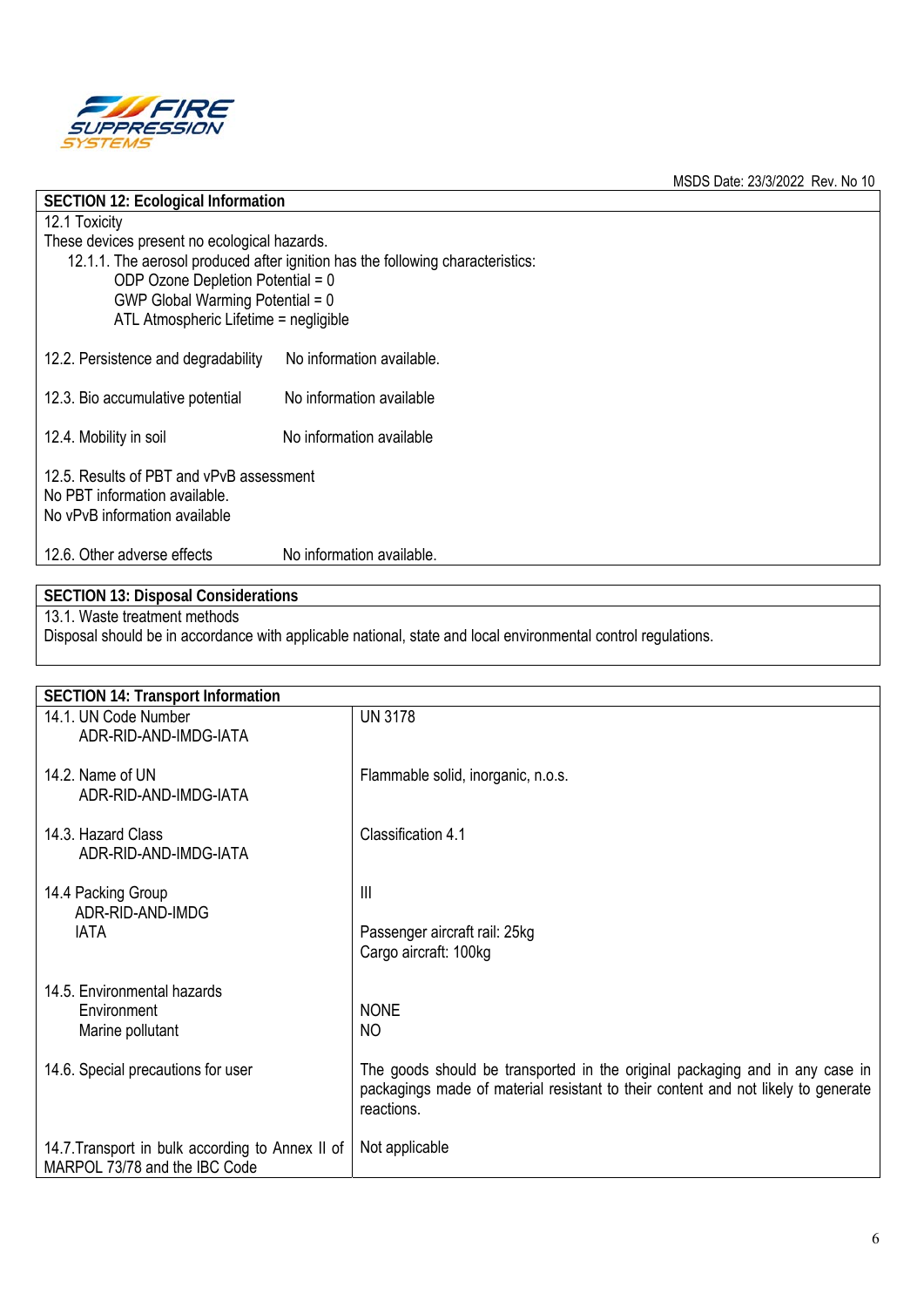

**SECTION 15: Other Regulatory Information**  15.1. Safety, health and environmental regulations/legislation specific for the substance or mixture Dir. 67/548/EEC (Classification, packaging and labelling of dangerous substances). Dir. 99/45/EEC, (Classification, packaging and labelling of dangerous preparations). Dir. 98/24/EC (Risks related to chemical agents at work). Dir. 2000/39/EC (Occupational exposure limit values); Dir. 2006/8/CE. Regulation (CE) n. 1272/2008 (CLP)

15.2. Chemical Safety Assessment Information N/A.

## **SECTION 16: Other Information**

- Customs Tariff Number 8424.10.00

Main bibliographic sources:

- ECDIN Environmental Chemicals Data and Information Network Joint Research Centre, Commission of the European Communities
- Analysis and test report by the Polytechnic of Turin, Science of Material & Chemical Engineering Department
- GOST R 53285-2009" Fire equipment generators of fire extinguishing aerosol portable technical requirements. Test methods"

ADR: European Agreement concerning the International Carriage of Dangerous Goods by Road.

ATL: Atmospheric Lifetime

CAS: Chemical Abstracts Service (division of the American Chemical Society).

CLP: Classification, Labeling, Packaging. Regulation No. 1272/2008.

DCDA: Dicyandiamide

DSD: Directive 67/548/EEC.

EINECS: European Inventory of Existing Commercial Chemical Substances.

GHS: Globally Harmonized System of Classification and Labeling of Chemicals.

GWP: Global Warming Potential

HS Code: Harmonized System Code

IATA: International Air Transport Association.

IATA-DGR: Dangerous Goods Regulation by the "International Air Transport Association" (IATA).

ICAO: International Civil Aviation Organization.

IMDG: International Maritime Code for Dangerous Goods.

N/A.: Not available

ODP: Ozone Depletion Potential

PBT: Persistent bio accumulative and Toxic

RID: Regulation Concerning the International Transport of Dangerous Goods by Rail.

TLV: Threshold Limiting Value.

TWATLV: Threshold Limit Value for the Time Weighted Average 8-hour day. (ACGIH Standard).

vPvB: Very Persistent and very bio accumulative

Comply with Manufacturer's installation and maintenance procedures

EUH210: Safety data sheet available on request.